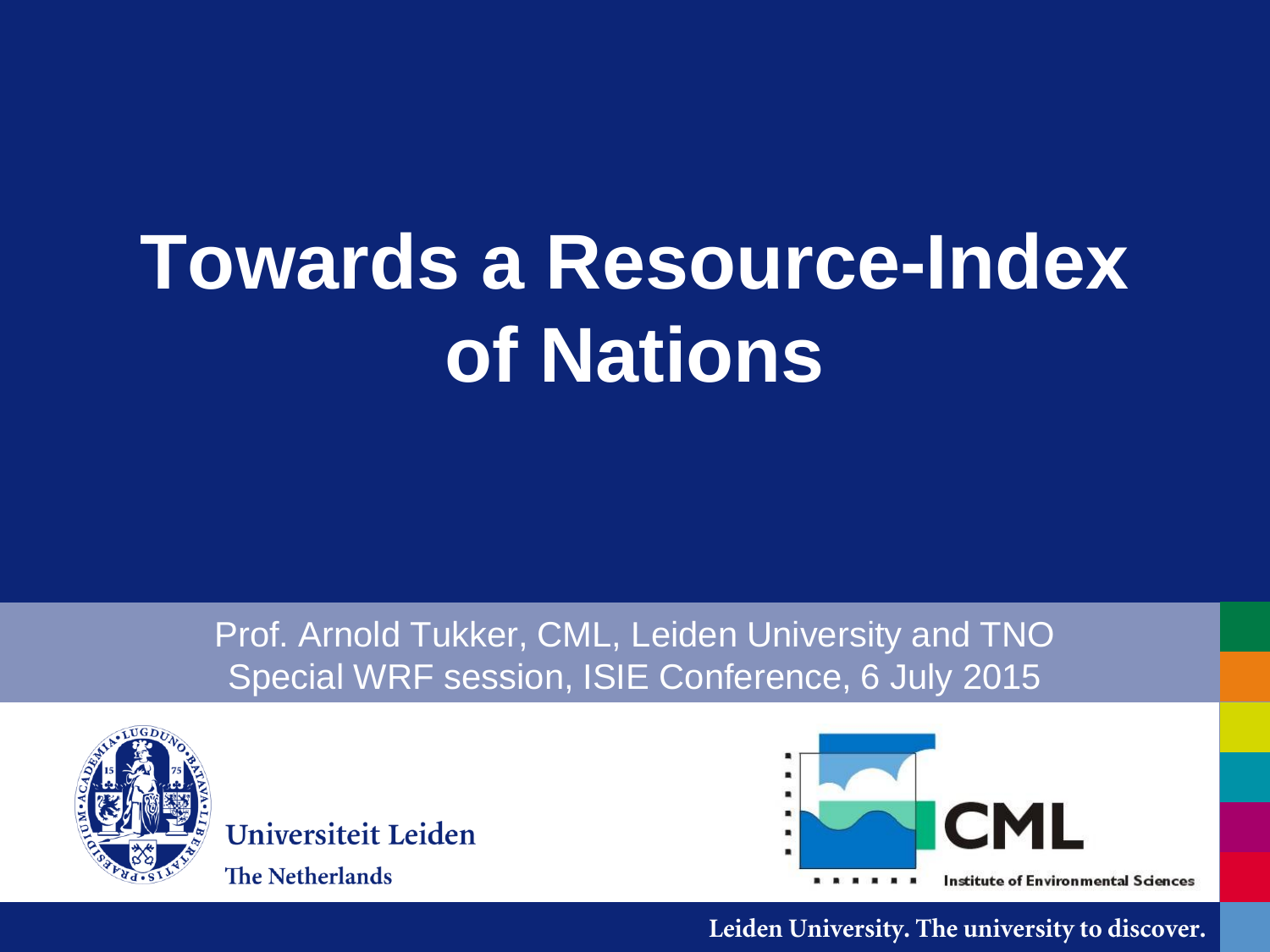#### **Introduction**

- Some backgrounds
- Approaches for data mining / inventory and other points of departure
- Economic or 'reference' indicator
- Indicators by resource category
	- Water
	- Land
	- Materials
	- Carbon??
- Integration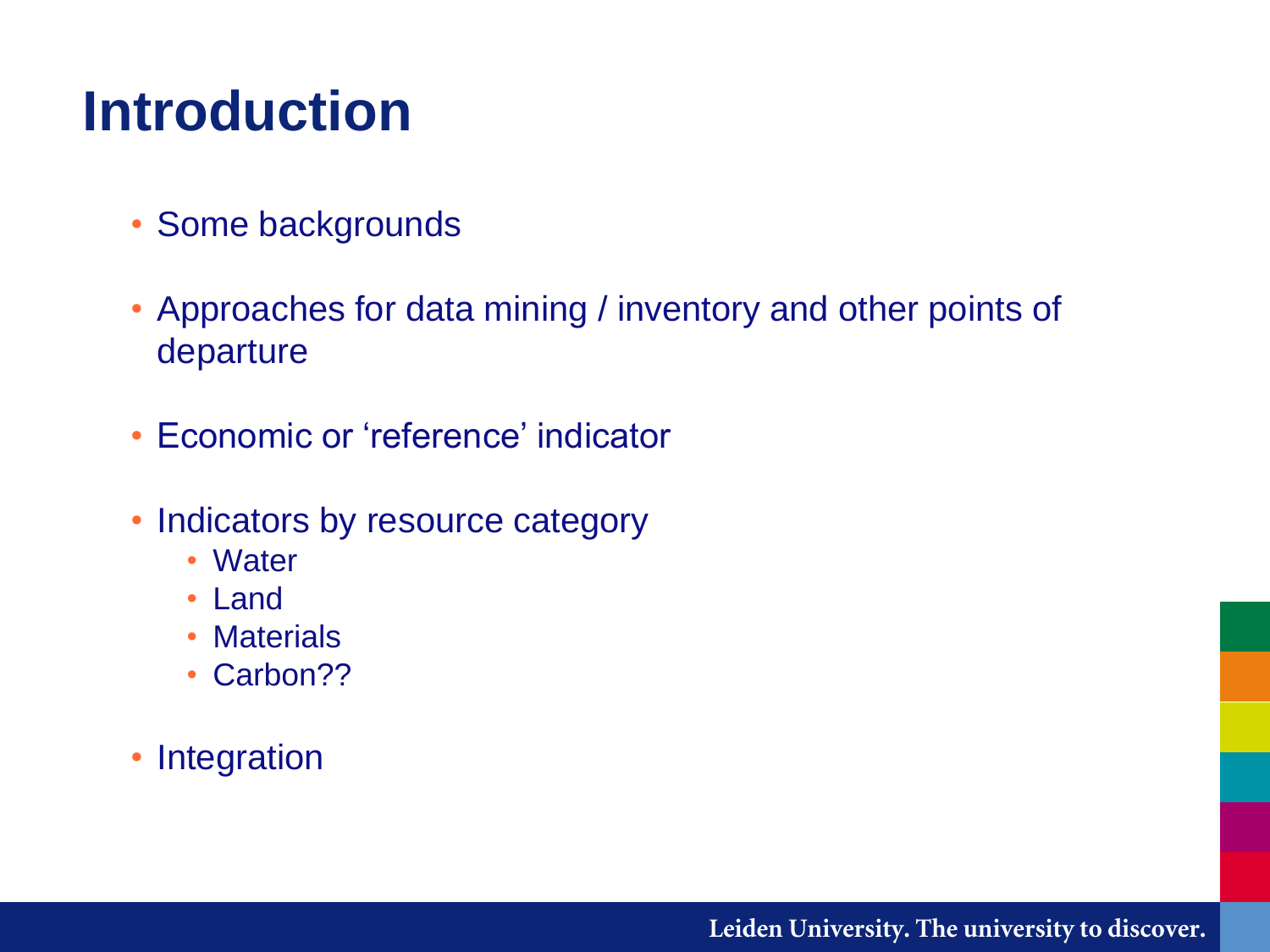### **Some backgrounds**

- Series of EU projects constructing EXIOBASE
- Calculating resource footprints per capita per country
- Question: can't we aggregate this to ONE resource footprint as counterpart to GDP?

| <b>Industries</b>                  |                           |                             |                           |                           |           | $Y_{*,A}$ $Y_{*,B}$ $Y_{*,C}$ $Y_{*,D}$ |           |           | q              |
|------------------------------------|---------------------------|-----------------------------|---------------------------|---------------------------|-----------|-----------------------------------------|-----------|-----------|----------------|
|                                    | $Z_{\rm AA}$              | $Z_{A,B}$                   | $Z_{A,C}$                 | $Z_{A,D}$                 | $Y_{A,A}$ | $Y_{A,B}$                               | YAC       | $Y_{A,D}$ | $q_A$          |
| Products                           | $Z_{B,A}$                 | $Z_{B,B}$                   | $Z_{B,C}$                 | $Z_{B,D}$                 | $Y_{B,A}$ | $Y_{B,B}$                               | $Y_{B,C}$ | $Y_{B,D}$ | q <sub>D</sub> |
|                                    | $Z_{C,A}$                 | $Z_{C,B}$                   | $Z_{c,c}$                 | $Z_{C,D}$                 | $Y_{C,A}$ | $Y_{C,B}$                               | $Y_{C,C}$ | $Y_{C,D}$ | $q_c$          |
|                                    | $Z_{D,A}$                 | $Z_{D,B}$                   | $Z_{D,C}$                 | $Z_{D,D}$                 |           | $Y_{D,A}$ $Y_{D,B}$                     | $Y_{D,C}$ | $Y_{D,D}$ | q <sub>D</sub> |
| W                                  | $W_A$                     | $W_{R}$                     | $W_c$                     | $W_D$                     |           |                                         |           |           |                |
| g                                  | g <sub>A</sub>            | $g_B$                       | g <sub>c</sub>            | $g_D$                     |           |                                         |           |           |                |
| $\overline{\phantom{a}}$<br>త<br>ت | Capital <sub>A</sub>      | $C_{\rm B}$                 | $C_{\rm C}$               | $C_{D}$                   |           |                                         |           |           |                |
|                                    | Labor <sub>A</sub>        | $L_{\rm B}$                 | $L_{\rm C}$               | $L_{D}$                   |           |                                         |           |           |                |
| <b>Environ Ext</b>                 | NAMEA <sub>A</sub>        | <b>NAMEA</b> <sub>R</sub>   | NAMEA <sub>c</sub>        | <b>NAMEA</b> <sub>n</sub> |           |                                         |           |           |                |
|                                    | <b>Agric</b> <sub>A</sub> | <b>Agric</b> <sub>R</sub>   | <b>Agric</b> <sub>c</sub> | Agric <sub>o</sub>        |           |                                         |           |           |                |
|                                    | Energy <sub>A</sub>       | <b>Energy</b> <sub>B</sub>  | Energy <sub>c</sub>       | Energy <sub>D</sub>       |           |                                         |           |           |                |
|                                    | Metal <sub>A</sub>        | MetaI <sub>R</sub>          | Meta <sub>c</sub>         | Meta <sub>b</sub>         |           |                                         |           |           |                |
|                                    | Mineral <sub>A</sub>      | <b>Mineral</b> <sub>R</sub> | Mineral $c$               | Mineral <sub>p</sub>      |           |                                         |           |           |                |
|                                    | Land <sub>A</sub>         | Land <sub>R</sub>           | Land <sub>c</sub>         | Land <sub>D</sub>         |           |                                         |           |           |                |

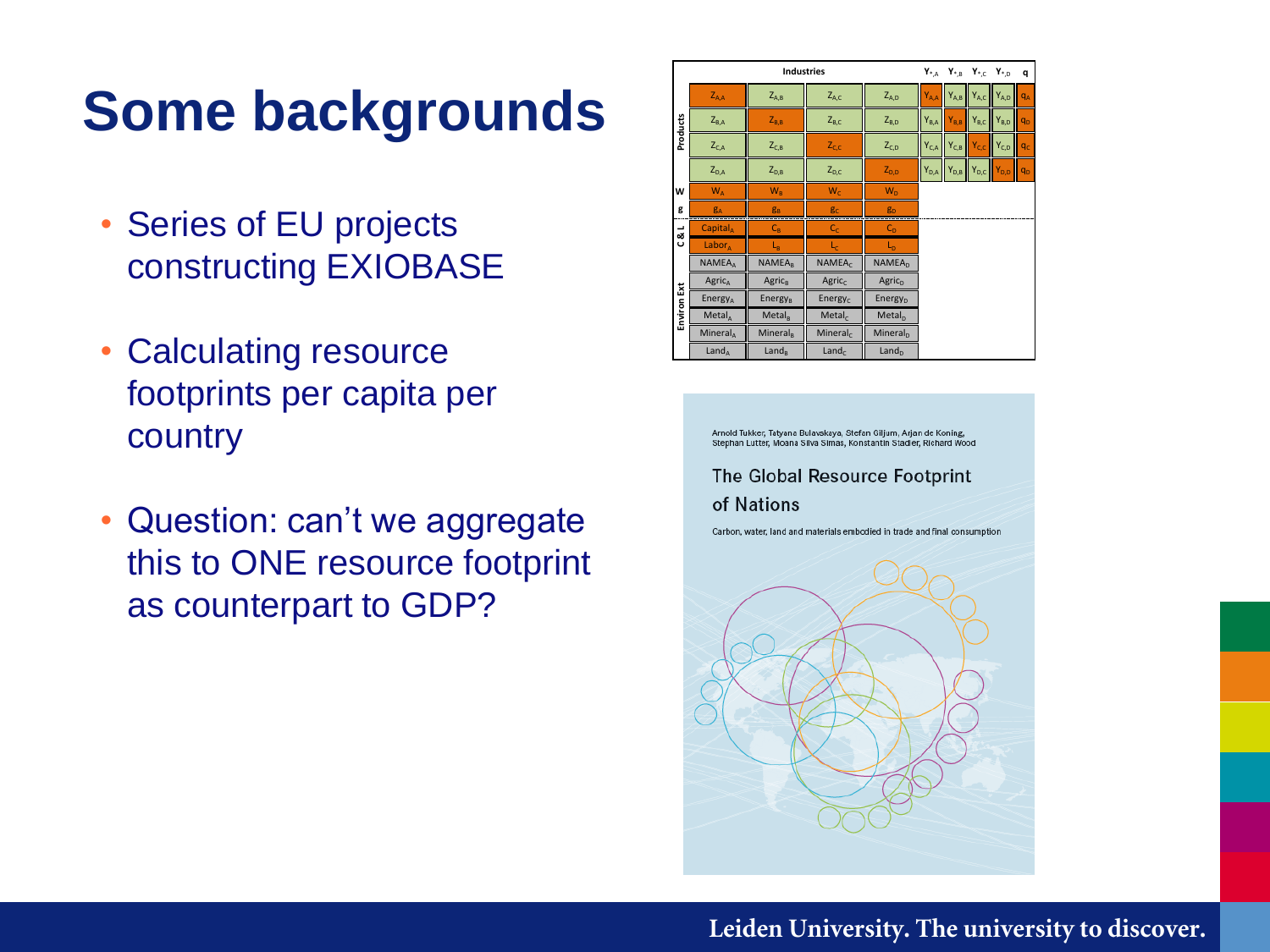#### **Some backgrounds: resource footprint p.c.**

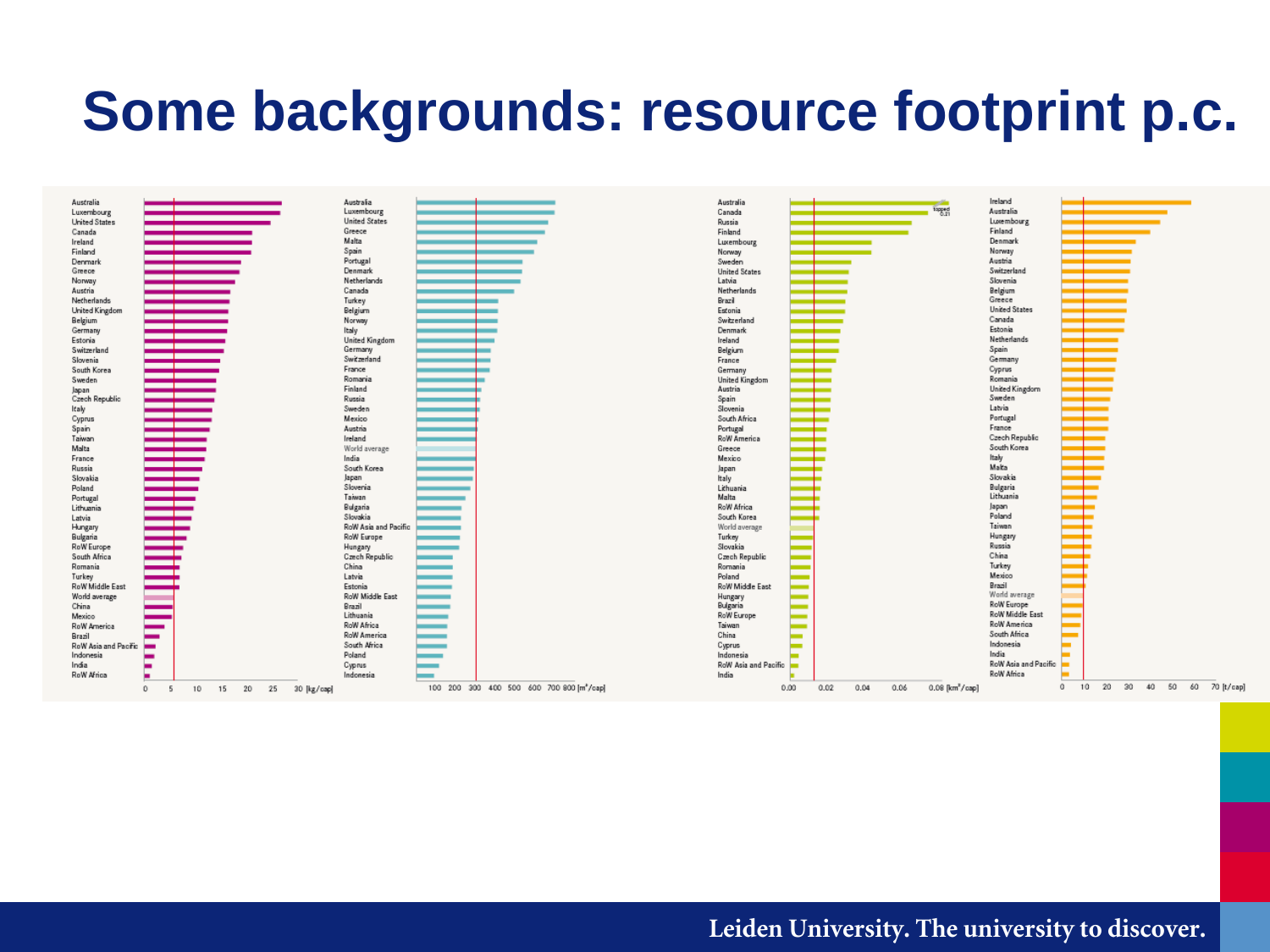### **Approaches for data mining and other basics**

• Consumption and production oriented





- Data mining; 2 accepted methods
	- Co-efficient approaches
	- MR EE IO approaches
- Should we include carbon footprint (=impact)?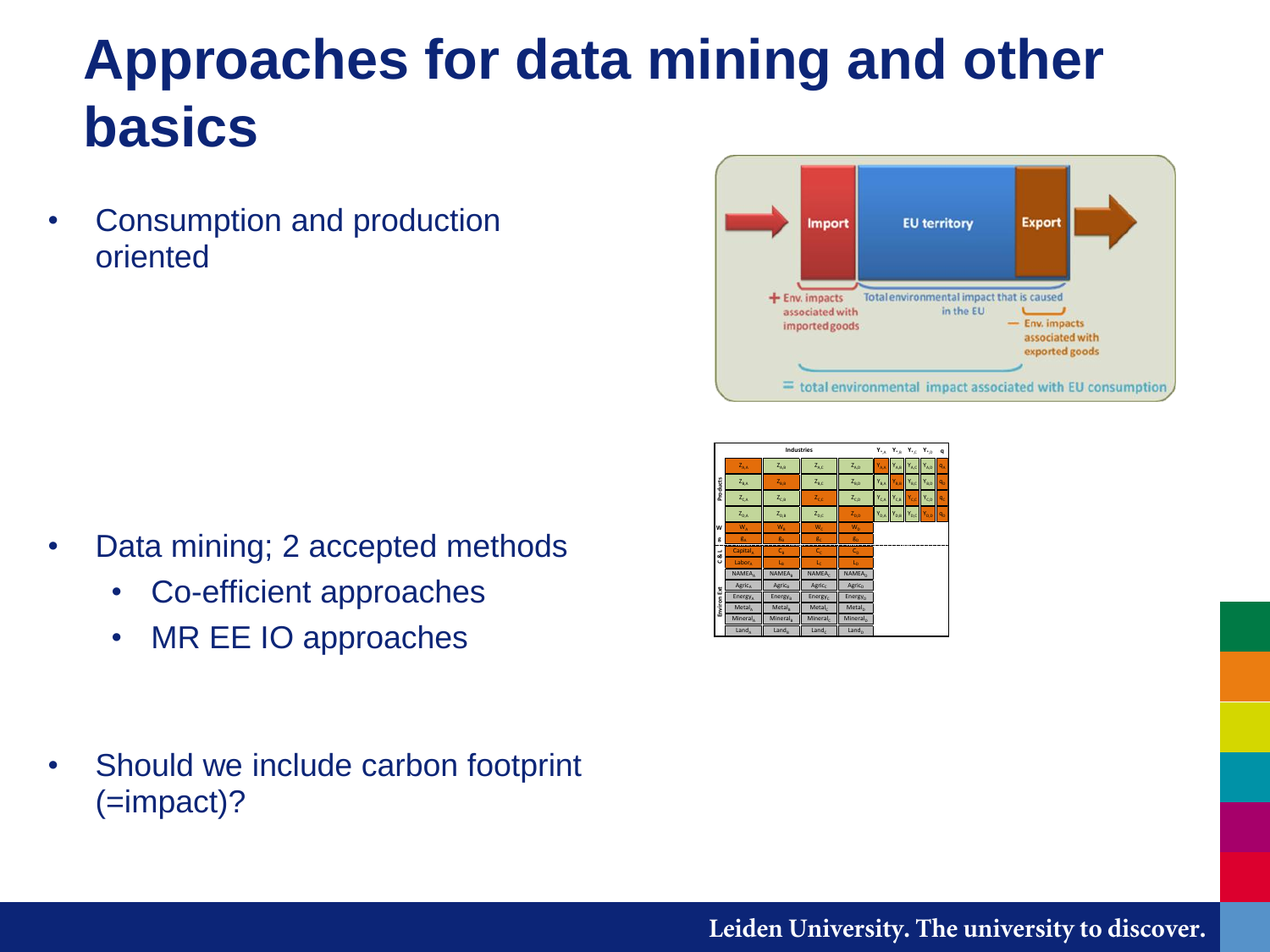### **Economic reference indicator**

- GDP as the classic
- But we need a 'quality of life ' indicator too
	- Adjusted net savings
	- ISWE
	- GPI

#### (all corrections on GDP instead of measuring QoL)

- Better life index (not integrated)
- Our preferences:
	- Human Development Index
	- Happy life years index



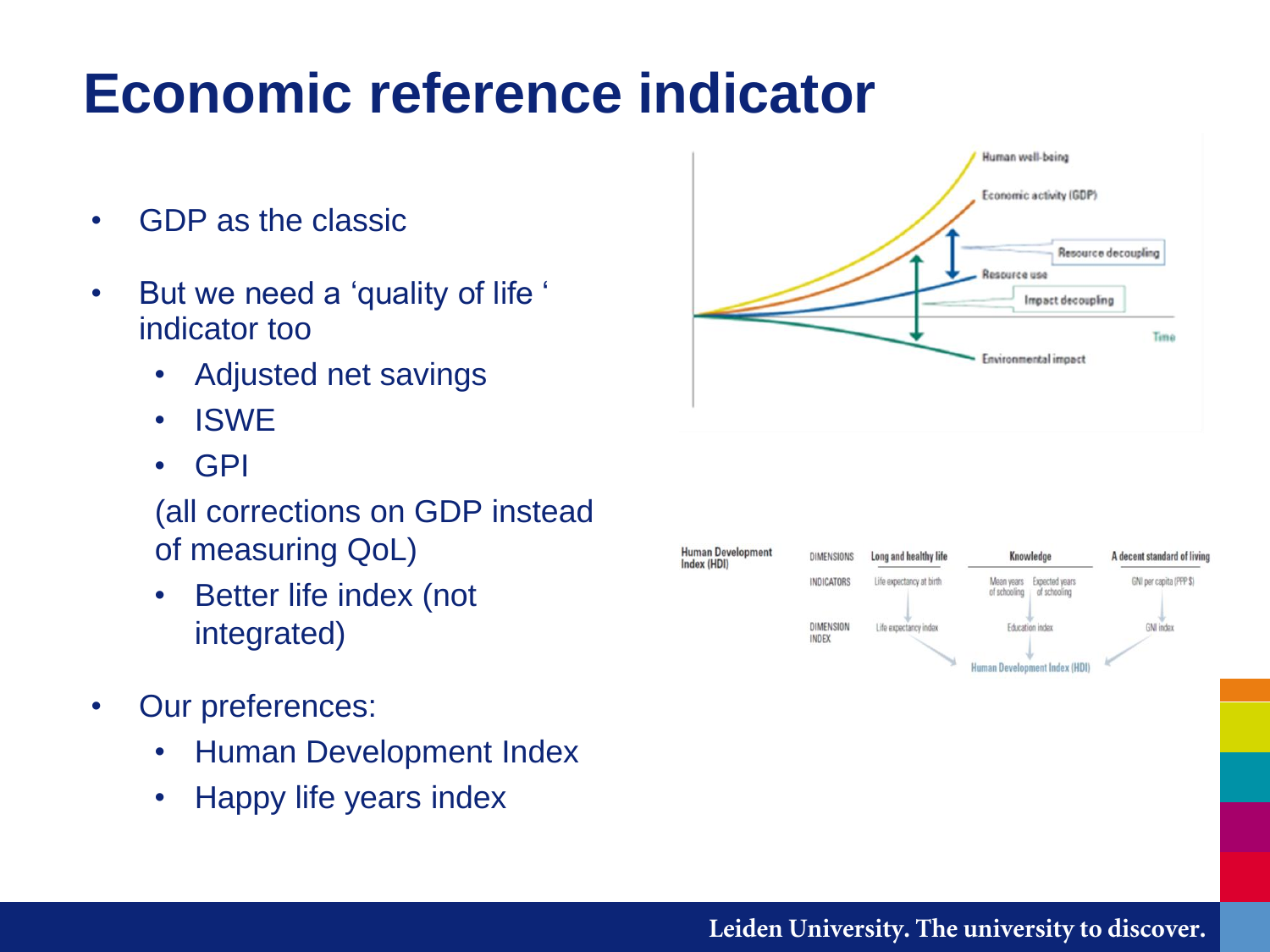#### **Intermezzo: constructing HDI**



- Life expectancy at birth normalized from 0-1 for 20-85 years
- Knowledge normalized from 0-1 for 0 to 18 years of schooling
- Living standard: normalised from 0-1 for 100\$ to 75.000 \$ /year
- Multiply the 3 normalised indices.....take the cube root
- PRESTO we have the HDI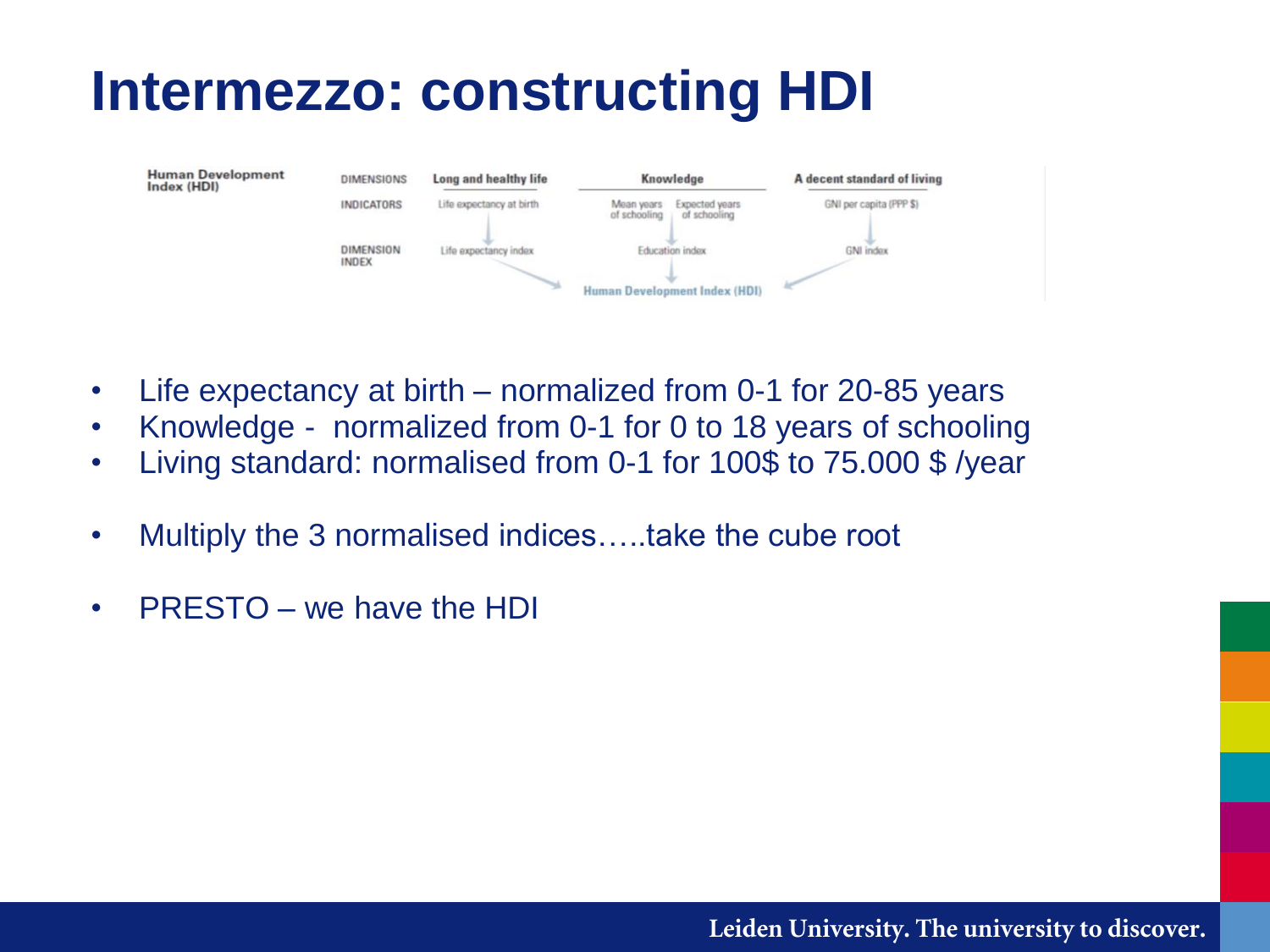### **Proposal Resource 1: Carbon**

- GWP is already for decades the default indicator to aggregate carbon emissions
- The real question is if the carbon footprint should be included in a Resource index of nations, since it represents an impact rather than resource extraction
- So: high consensus on the indicator, low consensus if it should be included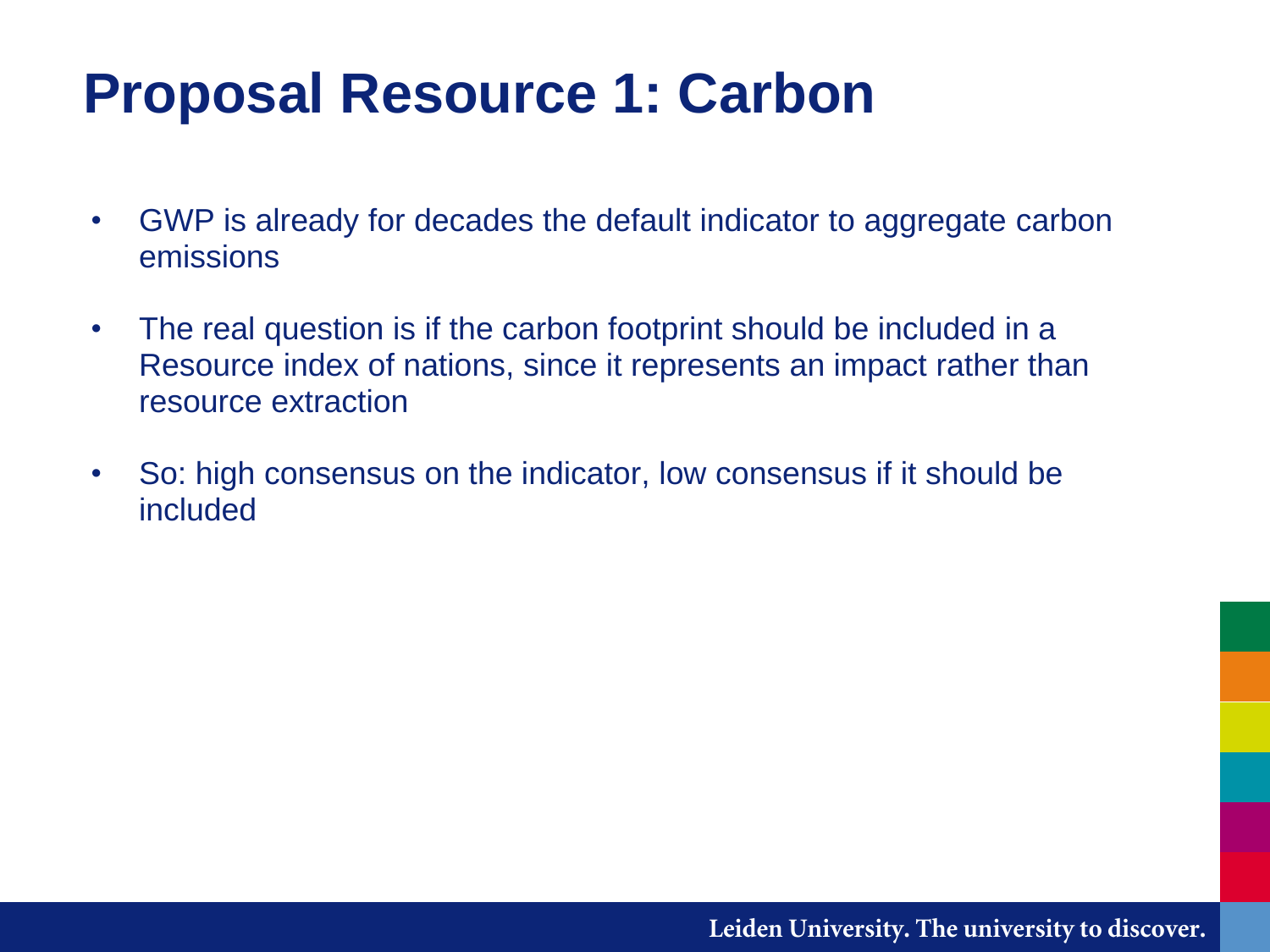### **Proposal Resource 2: Water**

- Exclude Green (rain) water: natural vegetation also has evapotranspiration
- Exclude Grey water: that is an impact, not a resource extraction
- Include Blue (river, aquifers) water, but correct for the water stress in the catchment area where extraction takes place.
	- Withdrawal ratio < 20%: no stress
	- Withdrawal ratio > 40%: severe stress
- This in essence proposes the Water stress index proposed by Pfister et al. (2009) => reasonable consensus
- Note: in the GRFoN we followed the convention of the Water footprint network and just counted m3 water extracted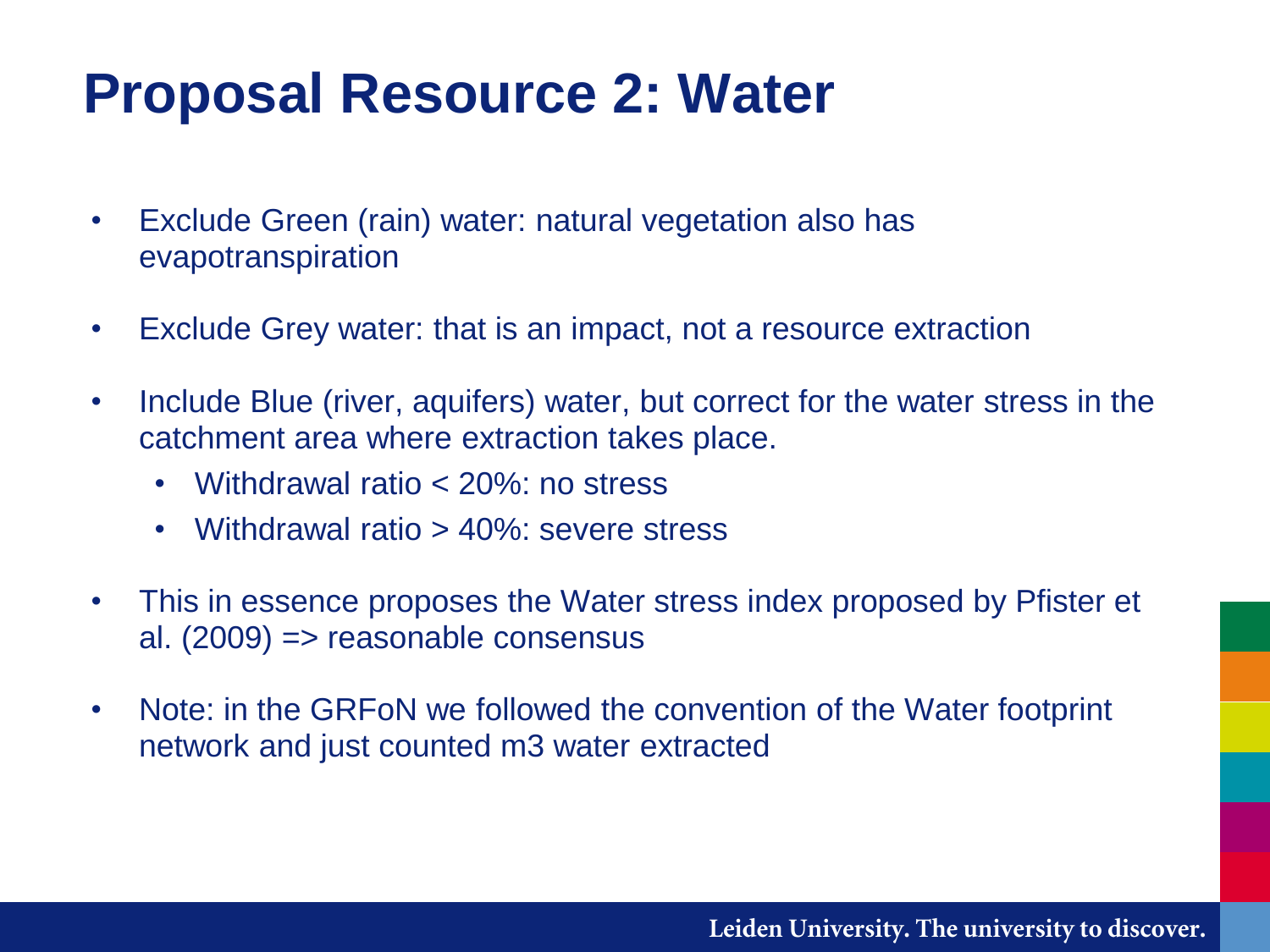### **Proposal Resource 3: Land**

- Low consensus on the best approach (but maybe the LC Impact session solved this ;-))
	- Land use occupation in m2<sup>\*</sup> time span
	- Idem but correcting for (changes in) land productivity or quality (e.g. EF, HANPP)
	- Idem but trying to assess things in terms of biodiversity loss (PDF, MSA), etc…..
	- …plus suggestions for including a time dimension for restoring the system to a natural state
- Host of other complicating factors
- In sum, methods are available but consensus is low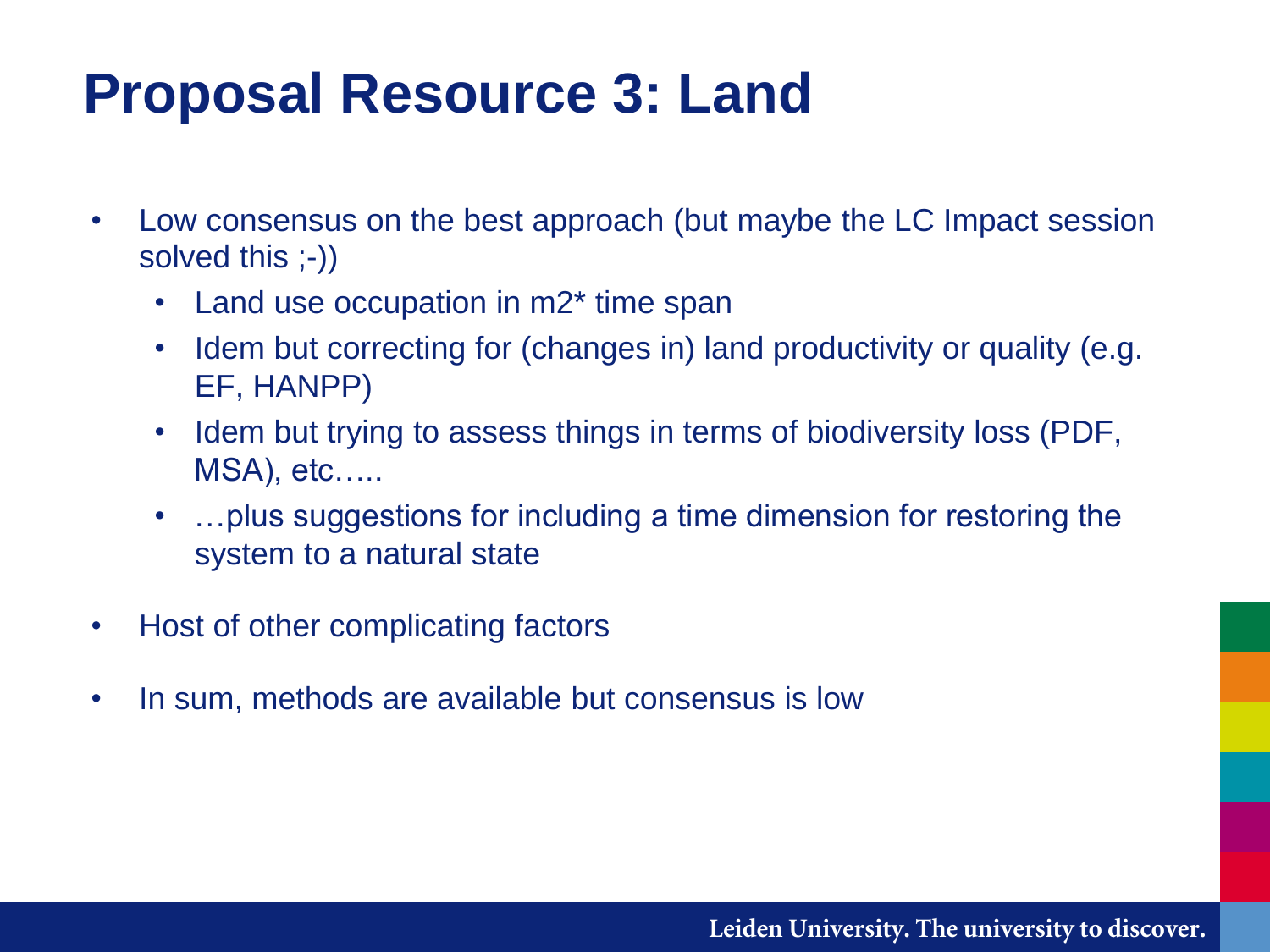#### **Proposal Resource 4: Materials**

- Various methods
	- Simply adding up by weight as in ewMFA which over-emphasises non critical materials with low impacts
	- Aggregating on the basis of life cycle impacts (EMC, v.d. Voet et al. 2005
	- Aggregating on the basis of scarcity or criticality
		- Based on reserves
		- Based on energy or exergy use)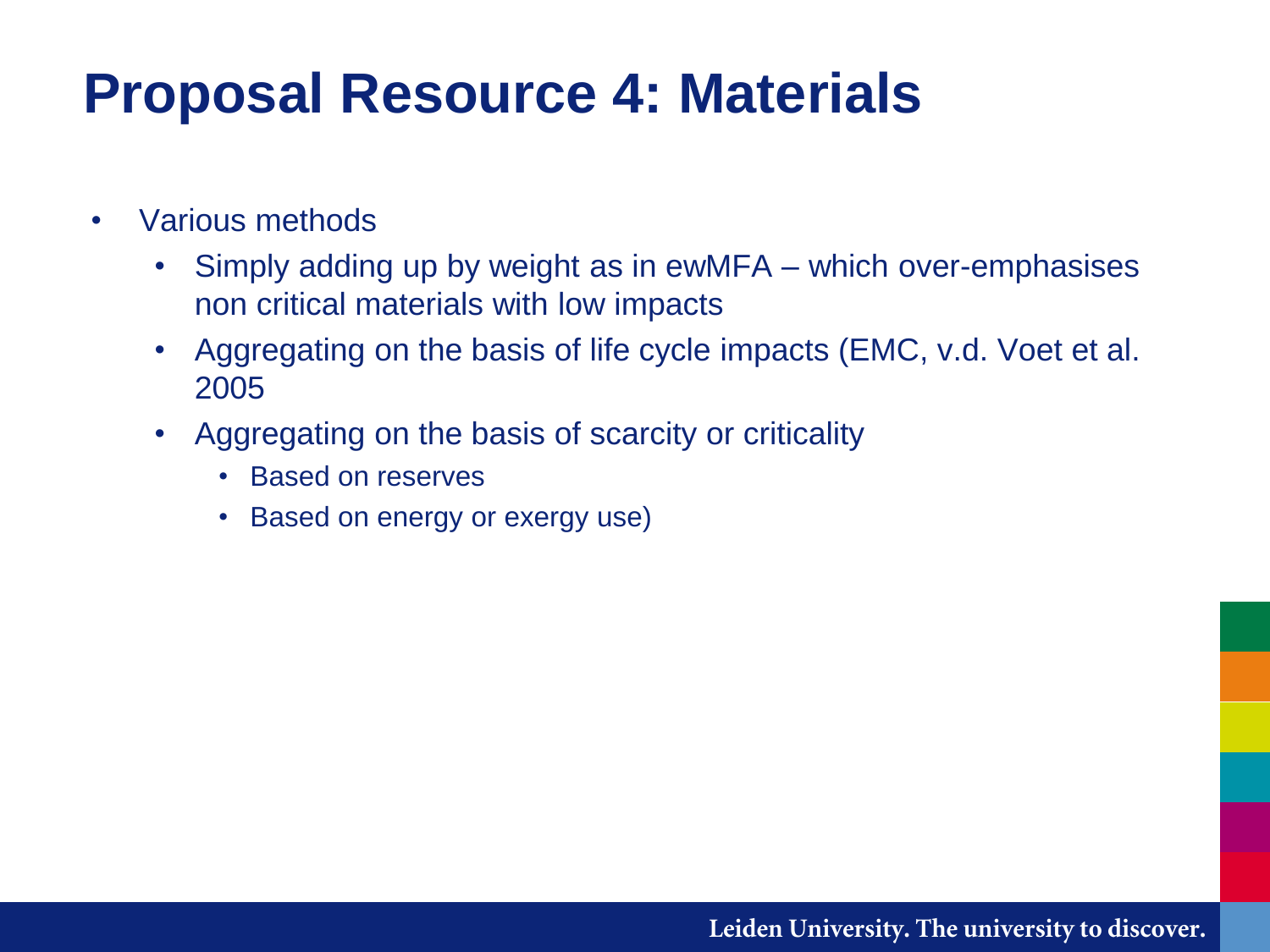#### **Methods for weigthing across resources**

- One-issue methods (e.g. express everything in one parameter such as land use (EF), carbon emissions (CF), monetary units (external costs)
- Methods with implicit weighting (e.g. Distance to target; Prevention costs to reach a specific target)
- Explicit weighting of midpoints or end points
	- Existing panel values
	- New panel values